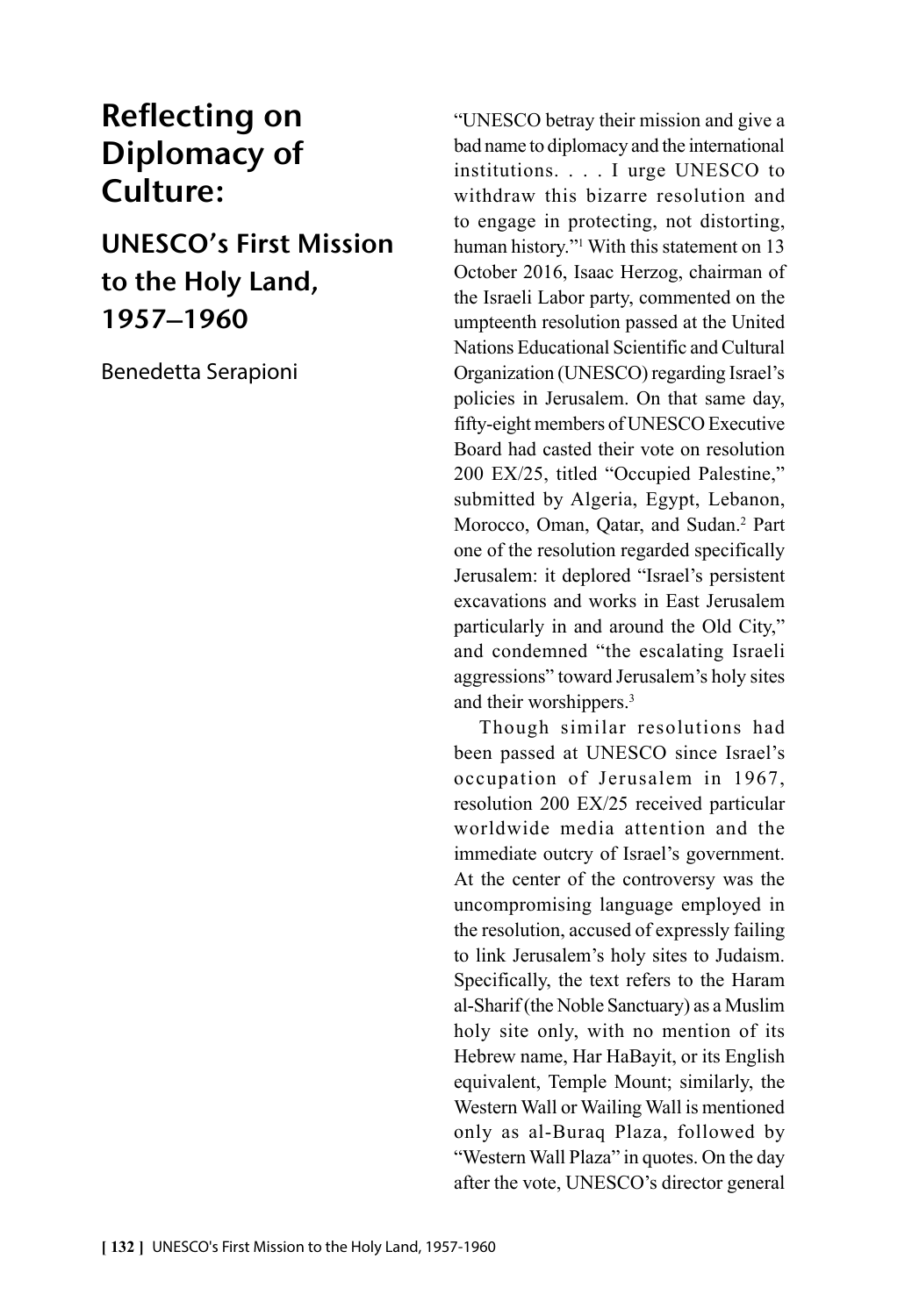Irina Bokova released a statement in which, without mentioning the resolution explicitly, she highlighted that Jerusalem's importance for the three main monotheistic religions was the reason for its inscription on the World Heritage List and warned that any attempt to "deny, conceal or erase any of the Jewish, Christian, or Muslim traditions undermined the integrity of the site."4

The director general's reconciling statement aimed at deflecting accusations that UNESCO was betraying the purposes of the organization and failing its function. As a matter of fact, nothing unusual characterized this vote. The resolution was submitted, discussed, and voted on by the member states following the defined procedures. Further, it is worth mentioning that UNESCO's resolutions are not legally binding, which means that UNESCO does not technically have the power to compel member states' compliance with its resolutions. Nevertheless, what UNESCO does provide, in Michael Dumper's words, is an "international platform for 'naming and shaming' states who fail to fulfill their responsibilities."5 The definition of what UNESCO is and can do is clearly a central and difficult one. However, as Bokova's intervention might suggest, UNESCO is not to be understood merely as a space where international actors fight multilateral "diplomatic wars," but also as an actor with its own agenda and policy, existing beyond its member states' mandate.

Much academic attention has been given to the study of international organizations and especially international intergovernmental organizations (IGOs) as "independent actors engaging in diplomatic activities."6 Such scholarship moved away from the realist view of IGOs as mere tools of their member states or stages to showcase soft power and negotiate on cultural matters to pursue national interests, and instead examined IGOs as purposive actors whose authority "lies in their ability to present themselves as impersonal and neutral – as not exercising power but instead serving others."7 UNESCO was established in 1945 as one of the specialized agencies of the United Nations in the belief that peace cannot be established only through political and economic agreements, but also "on the basis of humanity's moral and intellectual solidarity."8 In the case of UNESCO, the involvement of experts in outlining the organization's agenda was crucial for generating the international legitimacy needed to establish UNESCO's role worldwide. From the outset, the organization employed scientific experts and external advisory bodies in order to define the paradigms of cultural heritage and to reinforce its position as a neutral, "non-political" cultural arbitrator.<sup>9</sup> Within this frame, this paper focuses on the early involvement of UNESCO in Jerusalem in the late 1950s. Through the analysis of one of the first experts' missions sent by UNESCO to Jordan, it will highlight the role of the organization as an independent actor: a stakeholder in international matters related to culture, engaging in diplomatic activities to carry out its mandate.

In her study on the role of UNESCO in sustaining cultural diversity, Irena Kozymka drew an important distinction between the classical notion of cultural diplomacy that has been mostly confined "to the promotion of one nation's culture abroad to strengthen relations with other nations . . . or to promote national interest," and the diplomacy of culture, an activity in which "culture is a field of international relations in its own right as much as a tool of foreign policy."10 By applying the concept of diplomacy of culture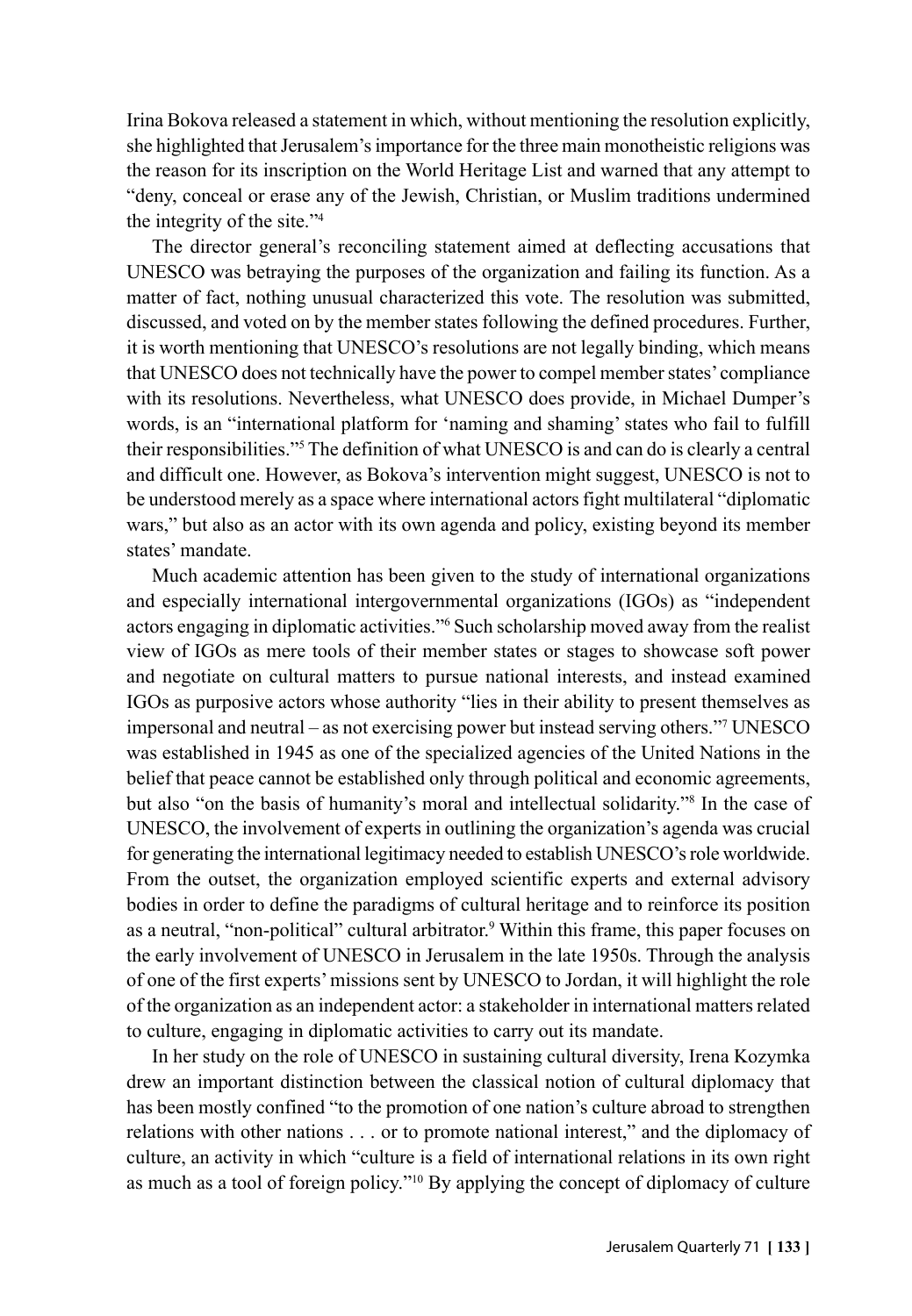to non-state actors, UNESCO can convincingly be analyzed as an actor engaging in diplomatic activities for the purpose of culture. Employing the notion of diplomacy as "the established method of influencing the decision and behavior of foreign governments and peoples through dialogue, negotiation, and other measures short of war or violence,"11 this paper will shed light on the practices of UNESCO's experts and bureaucrats involved in this early mission, and thus show their role in conforming Jordan to UNESCO's Western academic practices and values in the field of cultural heritage.12

### **"A Mission to Study These Holy Places"**

In 1957, the Hashemite Kingdom of Jordan was in the process of undertaking planning works at the country's historical sites, with the purpose of promoting tourism. In this context, the Jordanian government asked UNESCO for the support of specialized experts in the field of restoration and conservation of historical sites. The request aimed to gather together a mission of highly qualified experts who would advise the Jordanian government on the best measures to restore and preserve the numerous archaeological and historic sites situated in Jordanian territory, including Bethlehem and Jerusalem's Old City in the Jordanian-occupied West Bank. Previously, in December 1954, Gerald Lankester Harding, a British archaeologist and previous director of the Jordanian department of antiquities, raised the possibility of UNESCO sending an architect to Jordan to assist in the reconstruction work at Jarash, and to inspect other ancient monuments. In his reply to Harding's request, archaeologist and conservationist Jan Karel Van der Haagen, the head of the UNESCO Museums and Monuments division, informed Harding that UNESCO had, at its general conference in Montevideo, adopted an item stating that missions can be sent to member states, upon request, to advise them on the conservation and restoration of their monuments, archaeological sites, or the organization of their museums. Although similar missions of purely advisory nature had been sent to Lebanon and Syria in 1952, the general conference had formalized member states' ability to demand supporting missions in all fields treated by UNESCO, and had doubled the budget intended for this purpose.

Aware of the UNESCO mission sent to Tripoli, Lebanon, in the early 1950s, Ali Adibi, the Jordanian acting resident representative of the United Nations Technical Assistance Board (UNTAB),<sup>13</sup> wrote in October 1957 to the chief of the UNESCO bureau of relations with member states, Reynaldo Galindo Pohl, to request UNESCO's contribution to "a very important and pressing matter":

As you know Jordan is the home of many holy and historical places of universal significance. In the course of improvement of some of these places to attract more tourists, the Government inevitably has come across some problems, which affect such features as, for example, the old wall and the gates of the old city of Jerusalem. . . . Upon the request of the government, I am writing to find out whether UNESCO can send to Jordan Government a Mission to study these holy places and give the Government their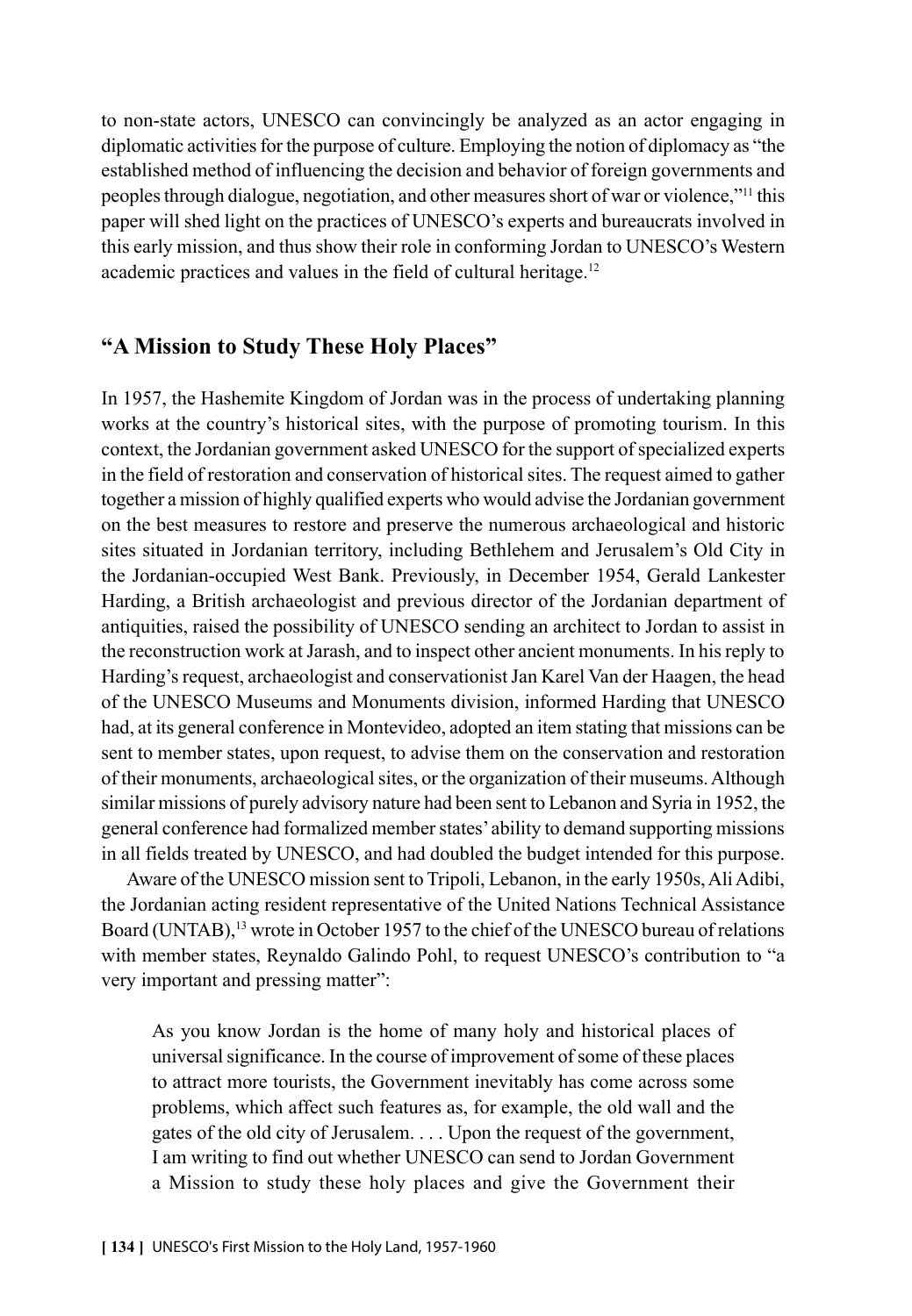recommendations for their preservation. I know of one UNESCO Mission which, some years ago, rendered similar services in connection with the city of Tripoli in Lebanon.<sup>14</sup>

Adibi required the expertise of archaeologists and historians, reporting that UNTAB's local experts in town planning admitted that the problem of preservation of the holy sites needed investigations and specific expertise beyond their competence.15 The Jordanian request was warmly welcomed within UNESCO, despite some reservations. On the one hand, Jordan's demand was taken as nothing less than the opportunity for UNESCO to save the historic remains of the Holy Land.16 On the other hand, Malcolm Adiseshiah, UNESCO's assistant director general, warned colleagues not to rush into action in light of the "sad and unlovely" outcomes of another mission that had not ended with the desired results. Adiseshiah referred to Cesare Brandi's 1956 mission to investigate the Dome of the Rock's mosaics. The mission had been requested in early 1956 by Gerald Harding, at the time director of the department of antiquities in Amman. However, the tensions that preceded the Suez Crisis and that eventually produced the pro-Egyptian and anti-British government of Sulayman al-Nabulsi and the termination of the Anglo-Jordanian treaty, also led to the abrupt end of Gerald Harding's mandate.17 Therefore, by the time Cesare Brandi arrived in Jerusalem in summer 1956, the political situation had completely changed. Brandi wrote in his notes that he had to face "a systematic obstructionism by the so-called Egyptian restorers," and in September 1956 he was asked to leave the country by the consul general and the minister.<sup>18</sup>

Despite Adiseshiah's concerns, UNESCO – knowing the Jordanian government's intention to carry on restoration works in order to encourage tourism – saw a chance not to be missed to direct Jordan's conservation practices technically and aesthetically. Adibi's letter was quickly brought to the attention of the interested departments. In less than fifteen days, Van der Haagen had submitted the Jordanian request to Rudolf Salat, director of the department of Cultural Activities, suggesting that UNESCO accept involvement in Jordan. Van der Haagen highlighted the serious risks posed by Jordan's desire to encourage tourism, if measures were not "undertaken with a deep respect, a great knowledge, and sensible taste."19 He insisted that only great experts in the fields of archaeology, history, architecture, and landscape preservation, with their knowledge and taste, could ensure that such precious sites would be respected, preserved, and promoted.<sup>20</sup>

The wheels were set in motion. In November 1957, Salat wrote to UNESCO's interim director general Jean Thomas to inform him of "the grave problem of preservation of holy sites in Jordan."21 Before discussing the importance of UNESCO's potential intervention in Jordan, Salat reassured the interim director general on the nature of the Jordanian request. He stressed that the problem of preservation was purely technical and absolutely not related to political issues arising at the time of the creation of the state of Israel, including proposals for the internationalization of Jerusalem and its surroundings.<sup>22</sup> Further, to emphasize UNESCO's neutral role when it came to political matters, he added that "this extremely delicate issue [the status of Jerusalem] was still the order of the day of the United Nations, and therefore it did not concern UNESCO."23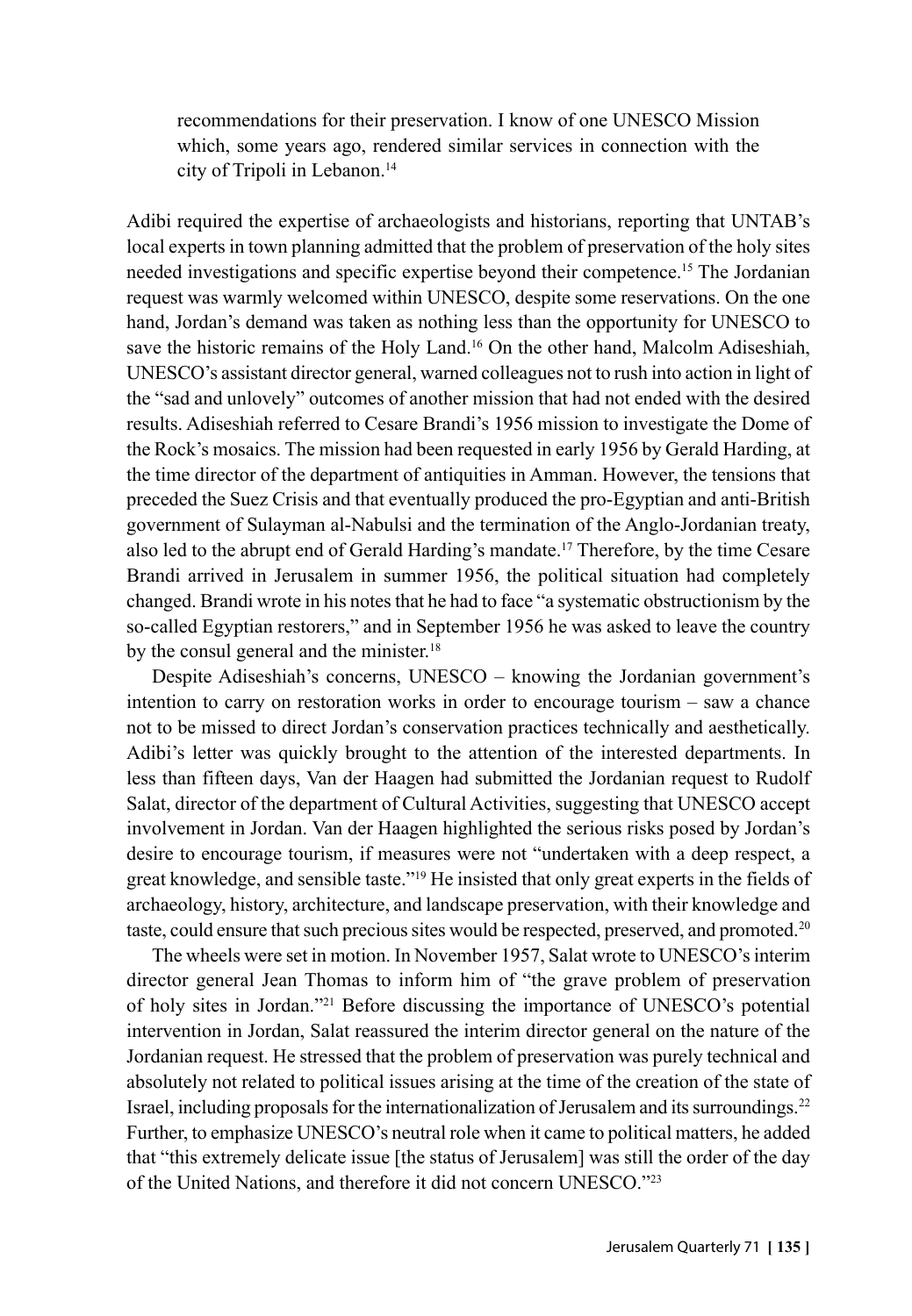At this time, UNESCO was still constructing its international authority as the leading organization for the protection and conservation of cultural heritage. (The World Heritage Convention would only be drafted in 1971.) Therefore, active involvement in Jordan, and especially at holy sites such as Jerusalem and Bethlehem, meant not only the expansion of UNESCO's influence, but also considerable publicity for the organization. In fact, despite not having a financial budget planned for such intervention,<sup>24</sup> Salat highlighted that:

These holy monuments being of exceptional value for three great religious families of the world, I am certain that any help that UNESCO is able to bring to preserve and valorize these monuments, will be highly appreciated by the public opinion of the entire world.<sup>25</sup>

Despite UNESCO eagerness to send a mission of three experts to Jordan as quickly as possible, the mission started only in autumn 1959, two years after the first official Jordanian request, and was composed of only two experts: Hans H. Steckeweh, an architect from Hannover and a former official involved in the preservation of monuments in Germany; and architect Mohammed Abbas Badr, head of the Antiquities Service in Cairo.26 Steckeweh's mission lasted four month, while Abbas Badr assisted only for five weeks, and covered several sites spread throughout Jordanian-held territory, including Bethlehem and Jerusalem.

### **"Everything Should Be Done to Preserve the Original Character of These Monuments of Outstanding Value"**<sup>27</sup>

UNESCO's expert mission to Jordan produced one preliminary and one final report, as well as voluminous correspondence between Steckeweh and Van der Haagen. These sources reveal the importance that UNESCO placed on its independent role and interests in matters of cultural heritage conservation. The universal religious importance ascribed to Jerusalem and Bethlehem by Christians, Muslims, and Jews, and the consequent interest of pilgrims and tourists in visiting the sites was the main concern of the organization, manifesting in two ways: first, undertaking conservation according to what UNESCO believed to be tourists' expectations; and second, protecting sites from the reckless development that tourism could eventually bring about. Both, Steckeweh and Van der Haagen agreed that preserving Bethlehem and Jerusalem meant stopping development and modernization in favor of maintaining the "picturesque narrow and winding streets of former days, used only for foot traffic."28 Development was perceived as a threat to these medieval cities not only for the structural damage it could cause to significant monuments and buildings, but especially for the transformation of the atmosphere of the cities:

The expectations of a visitor with religious interests on visiting Bethlehem are considerable, for this "small town" has a place in the Christian regard, perhaps equal to that of Jerusalem. Certainly he will not expect to be confronted with a modern town. Until quite recent times these expectations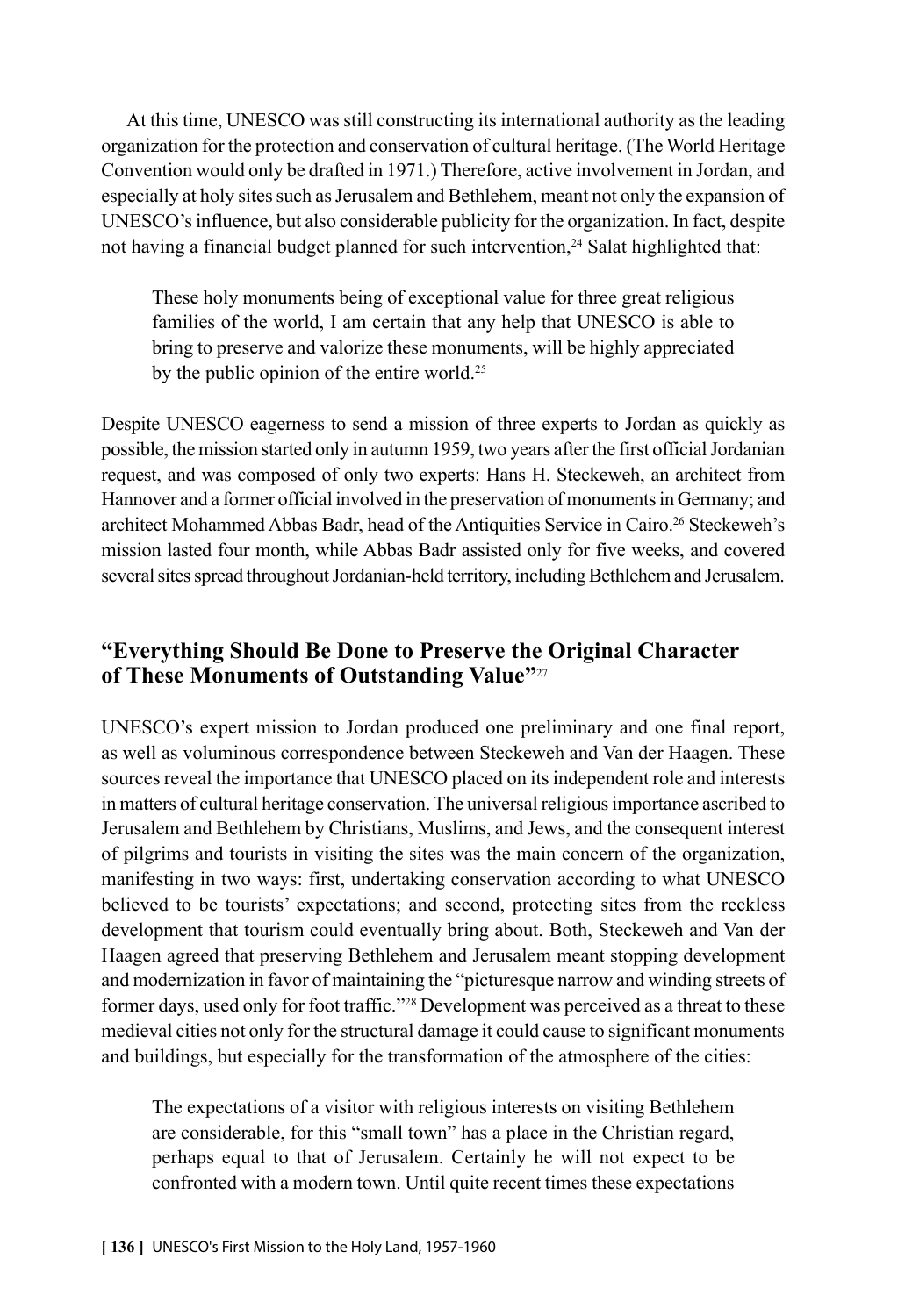would have been gratified, but unfortunately this is now no longer the case. As with so many other towns in Jordan, the aspect of the city is rapidly changing the old to the new.29

Steckeweh was particularly shaken by the demolition carried out in proximity to the Church of the Nativity in Bethlehem in order to clear space for visitor parking lots. He found that such works had seriously affected "the dignity of the site," and that "in the absence of experienced architects, a simple remedial measure would be the planting of trees to screen the newly erected buildings and the adjacent demolitions."30 In addition to a general feeling of mistrust for local practitioners and authorities, what emerges vividly from the UNESCO expert report and correspondence is the perception of local inhabitants being a threat to the medieval cities' heritage.

In correspondence with Van der Haagen, Steckeweh expressed his frustration with public opinion's general disinterest in issues of conservation. Even though Steckeweh viewed Jerusalem and Bethlehem as "the last remaining mediaeval town in the Near East that had resisted modernization," he ascribed such resistance to the inevitable poverty and disinterest of its inhabitants rather than their conscious desire to preserve the ancient cities. Moreover, he feared that the inhabitants' lack of awareness of the value of the cities' medieval layout could easily allow dramatic transformations of Jerusalem, if these changes were presented as offering the chance for better living conditions.

In comparing Jerusalem's public opinion with the educated one found in "any European countries," the German architect claimed that anywhere else there would have been "strong public criticism about the aluminium imitation gold covering of the Dome of the Rock – while here [in Jerusalem] nobody cares."31 The comparison between local and European/Western public opinions, as well as the comparison between these public opinions' sensitivity to beauty, stands out in the notes of the UNESCO expert. In his letters, Steckeweh often highlights that the only people caring genuinely about the conservation of Jerusalem's Old City are foreigners living in loco, who had no impact since they did not dare publicly criticize conservation policy.<sup>32</sup> The concept of "good taste" used as evidence of a cultural lack of awareness of heritage value is present in the expert's report and letters:

The poverty of the town makes advice on preservation illusory at present. There is hardly anybody amongst the people concerned who really understands what such advice is aiming at. Even *simple matters of mere good taste*, they simply don't understand what I mean or why I worry. If you see their homes from inside, you will find some explanation: you see the most tasteless things mixed with others – you very seldom meet a man with good taste. Amongst the *intelligentia* of the country nobody really cares for antiquities, old cities and churches and similar things. To them "old" means "poor." The only argument that counts is the tourist and his money. . . . So there is no public opinion to back an effort in favor of the preservation of the old town nor of the Mount of Olives. $33$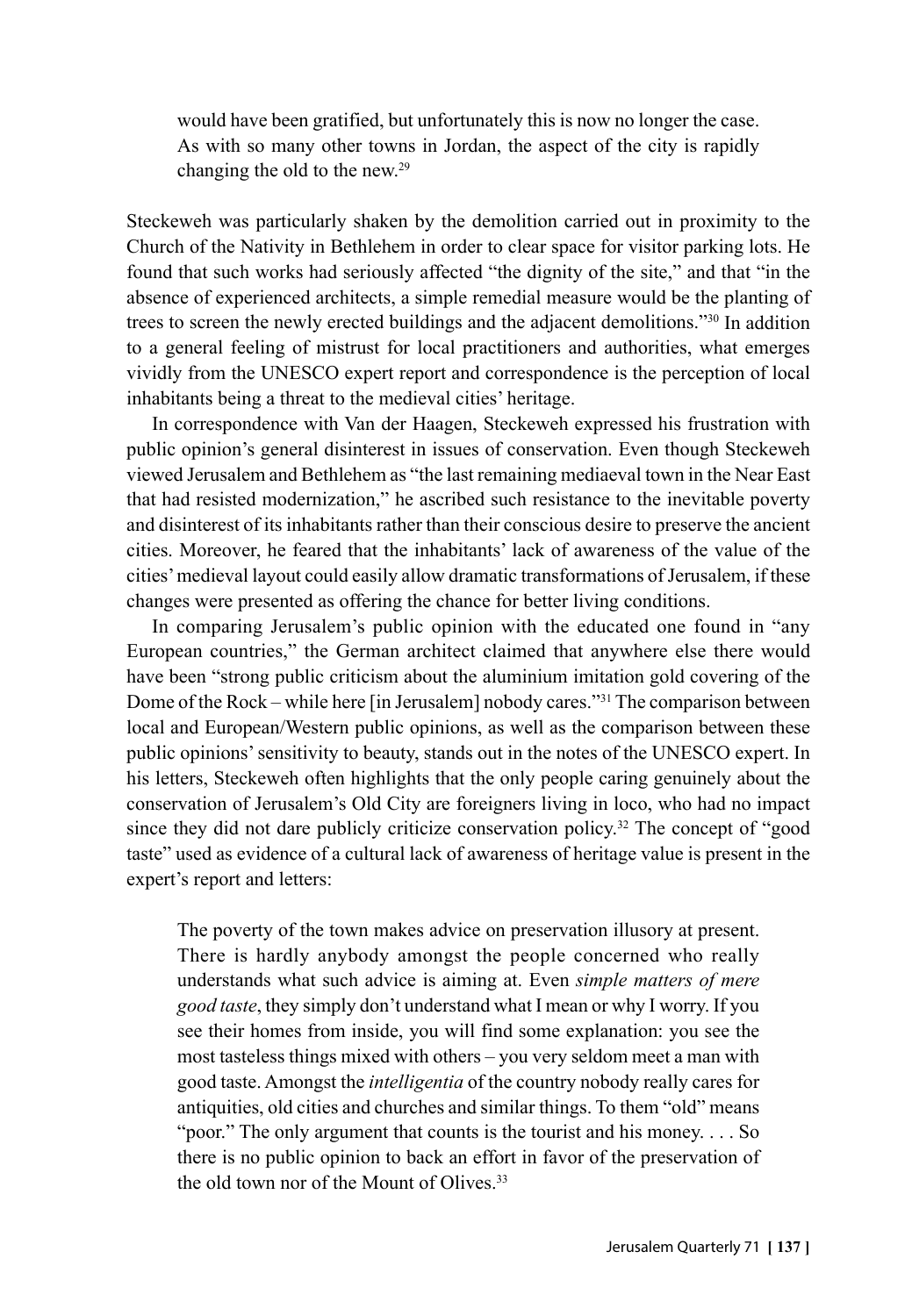Steckeweh's essentialist understanding of "good taste" suggests the existence of innate, universal parameters of taste, related to cultural and educational settings, which are indeed rooted in UNESCO's vision of its own mission. In fact, questions regarding the existence of universally shared aesthetic parameters would become especially urgent with the development of the World Heritage Program, whose convention was adopted in 1972. For instance, the first page of the convention reads: "it is essential to adopt a convention establishing an effective system of collective protection of the cultural and natural heritage of *outstanding universal value*, organized on a permanent basis and in accordance with modern scientific methods." This key concept of "outstanding universal value" implies that value is an attribute intrinsic to a property. Such value must also warrant the employment of experts for its definition and conservation. In other words, if heritage at this early stage of UNESCO was understood as an object or a place whose value is intrinsic in its own "historical fabric," the role of the expert, who possesses the scientific knowledge that enables him to identify properties' value, assumes inevitable relevance.

In December 1959, during his mission in Jerusalem, Steckeweh contacted Van der Haagen searching for some guidance to deal with a Jordanian government plan to build a Hilton Hotel on the Mount of Olives. The Hilton was to be built south of the Carmelite convent, on terrain belonging to the Jerusalem *waqf*. Hans Steckeweh's opposition to the construction of such a hotel confirmed his open mistrust of local cultural heritage policies.

As an architect, I feel that the project *could* be done according to the aesthetic requirements of the site; on the other hand it could be harmful. As a preserver of historical sites, I feel like Lord Allenby and his successors, who made the Mount of Olives a nature reserve. But they were backed by power, money, and public opinion, all of which is now on the opposite site. What I am really afraid of is the development, which under present conditions of control will follow the construction of a big and most fashionable hotel. The whole site, now a pretty poor village site, will become fashionable, prices of ground will rise, speculation set in, and building of all kinds will bring up beyond control and spoil the site beyond repair.<sup>34</sup>

Van der Haagen was aware that UNESCO's policy forbade the organization from giving instructions to their experts about specific technical problems, and therefore wondered to what extent and in what form he could offer his guidance.<sup>35</sup> However, he shared Steckeweh's concerns. In his reply, he agreed that if the plan for a hotel on the Mount of Olives were to go through, the entire character of the site would be dramatically changed. After expressing his concern about such a possibility, Van der Haagen wondered whether the Jordanian plan should note have been released to newspapers, predicting this would cause worldwide protests, particularly in the United States.<sup>36</sup> The strategy of turning to international public opinion was not limited to putting external pressure on the Jordanian government; it also had an "educational" aim. UNESCO's practitioners often released interviews and wrote newspaper articles to raise awareness and "educate" public opinion about the organization.<sup>37</sup> Thus, Van der Haagen suggested a "popular educational article on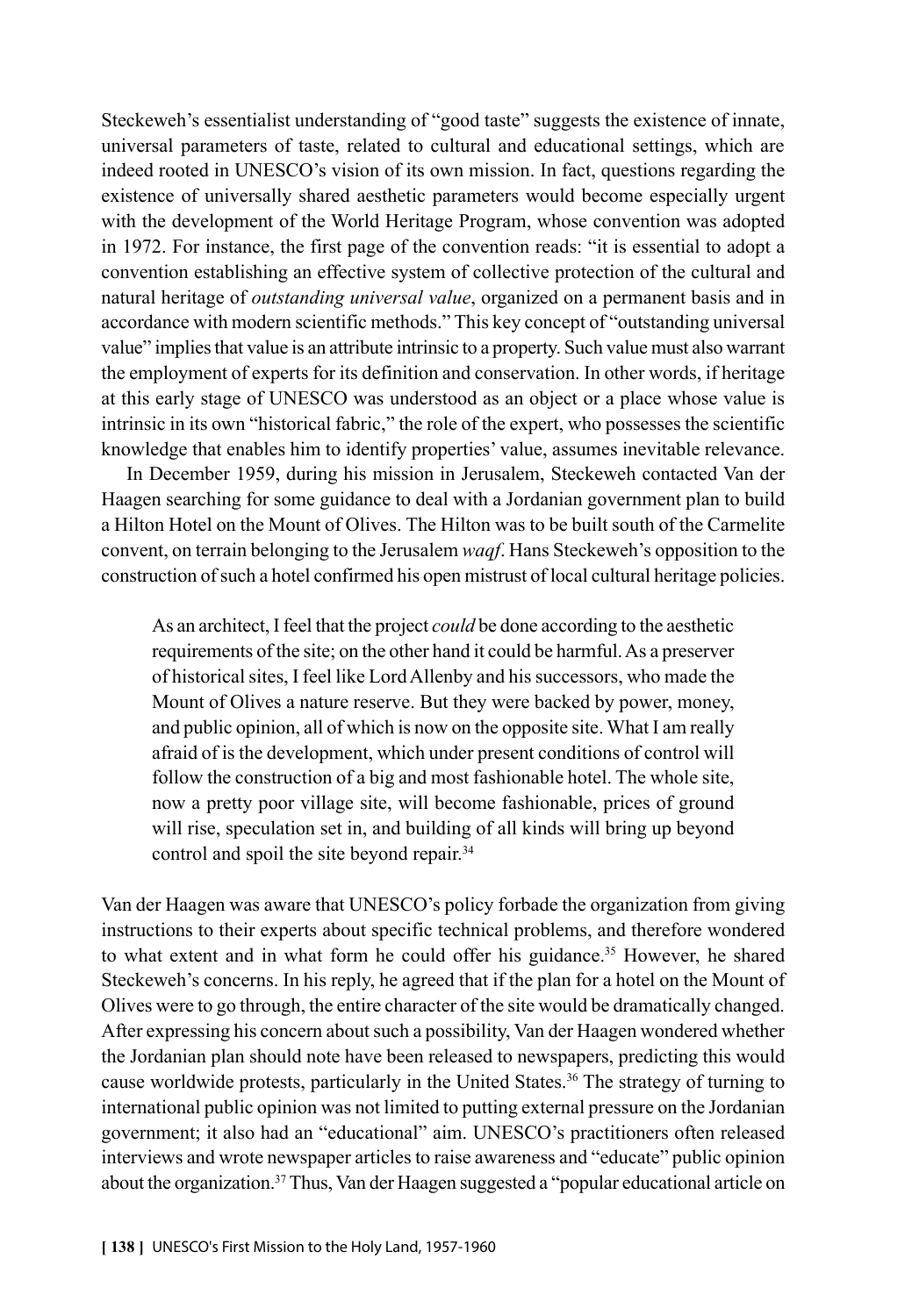Old Jerusalem and its problems"38 to be published in the *Courier*, a magazine circulated by UNESCO since 1948 that by 1960 reached, according to Van der Haagen, more than one million readers throughout the world. He also advised that editorials be published in local Jordanian papers to sensitize public opinion to the fact that modernization would destroy the unique features of Old Jerusalem, and that tourists would not visit Jordan to see a city that resembled many other modern cities in the Middle East.<sup>39</sup>

On the local level, Steckeweh tried to talk with local political and religious authorities in an attempt to find a common base of opposition to this plan. The expert found the mayor of Jerusalem, Ruhi al-Khatib, in agreement with his concerns, but afraid of being powerless to influence wider tourism plans outlined in Amman. Steckeweh found the religious authorities, on the contrary, not especially shocked by the plan. By the time Steckeweh wrote his final report, distributed in 1960, the plan to build the hotel had been put on hold, in part because of pressure from the municipality.

The practices of the UNESCO experts involved in the first official mission to Jordan and the Holy Land in 1959 show the approach of an organization willing to influence and educate countries according to Western academic standards of cultural (and natural, if we consider the Mount of Olives) heritage conservation. Indeed, a European interest in gaining the stewardship of the Holy Land's biblical heritage was already evident in the early twentieth century, when European imperial powers competed among each other to gain the role of protectors of Jerusalem. During the British Mandate, authorities reinforced the imperial narrative of the city entering a redeeming era after having been neglected by its Ottoman rulers.40 Similarly, UNESCO's agenda included the conformity of countries to an internationally defined set of values through its experts' diplomatic practices.

#### **Conclusion**

The late 1950s and 1960s represented a transitional phase for UNESCO. In these same years, UNESCO launched the International Campaign to Save the Monuments of Nubia. The Nubia campaign aimed to save ancient monuments in the Upper Nile Valley from being flooded by Nasser's construction of the Aswan High Dam, and was the first collaborative international heritage rescue effort involving UNESCO.41 Even if in 1959 UNESCO's World Heritage Program was not yet defined in the terms that are now associated with it, the Nubia campaign set the concrete ground for the idea that the international community shared the duty to safeguard the cultural historical heritage that testifies to the history of mankind, and helped define UNESCO's public image of international authority in this field.

This paper focused on the first consultative expert mission sent by UNESCO to Jordan to advise the Jordanian government on preservation of its cultural heritage, especially of the holy sites that had fallen under its control since 1949, to explore UNESCO's diplomatic activity in the Holy Land. As seen in Hans Steckeweh's mission and reports, the practices of UNESCO's experts "in mission" and "in office" can be analyzed as instances of UNESCO's diplomatic activity in the Holy Land. UNESCO employed this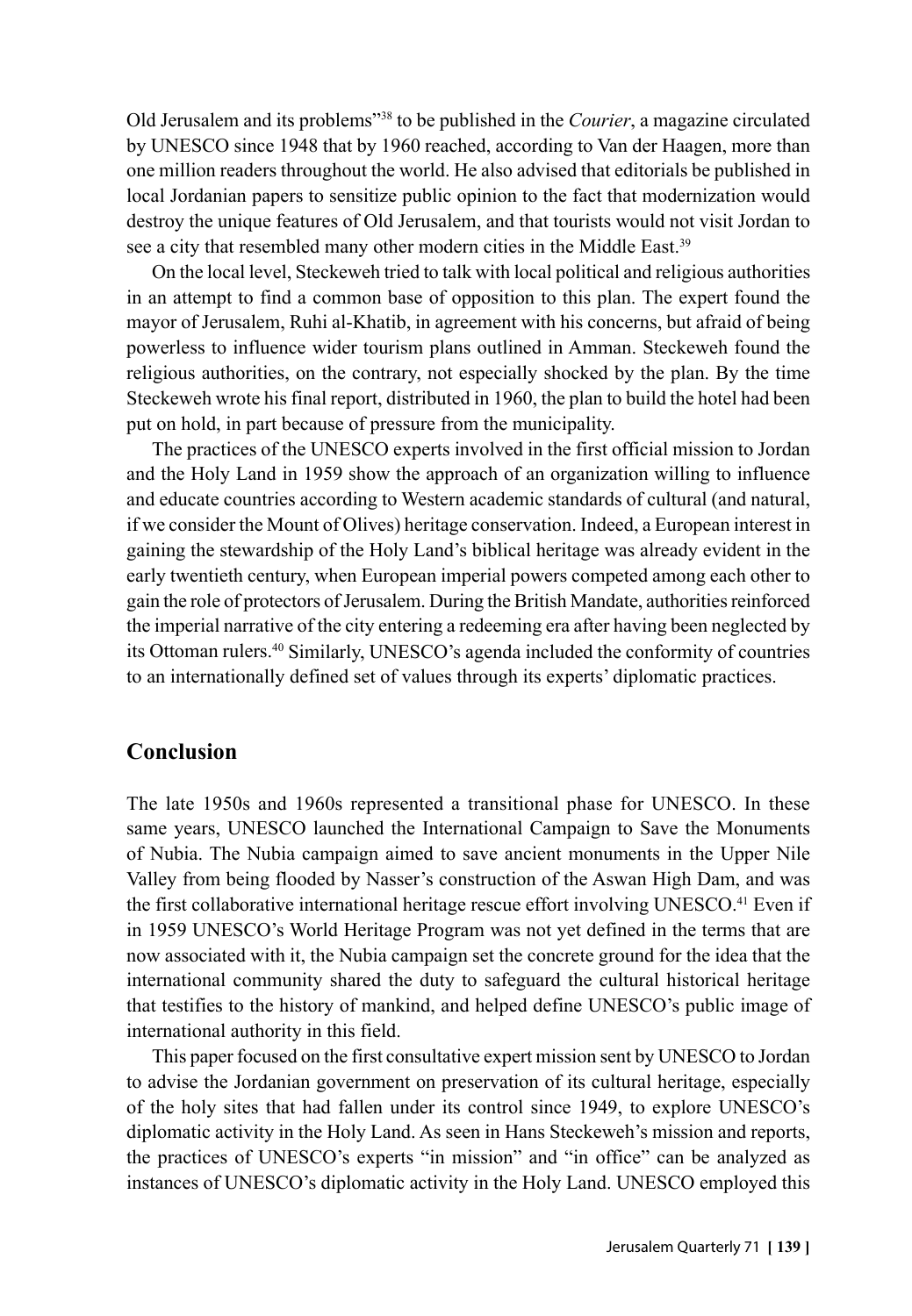diplomatic activity to get the Hashemite Kingdom of Jordan to conform to UNESCO's practices of conservation rooted in a Western academic set of aesthetic values.42 Experts promoted the organization's idea of what heritage is, and how it should be preserved, by meeting with local experts and the local political establishment, by searching for the support of influential groups, and by releasing information to the international press to wind up public opinion.

The holy sites in general, and Jerusalem in particular, have become central to the Palestine-Israel conflict over the decades, and the Old City of Jerusalem especially has transformed into a symbol of legitimacy for the different interest groups involved. To justify historical narratives, Jerusalem's Old City has been repeatedly demolished, excavated, rebuilt, and renamed, and as much academic literature has highlighted, archaeology and heritage practices have been increasingly exploited to serve political agendas and reinforce nationalist discourses.43 Within this frame, the question of UNESCO's diplomatic role in Palestine in general and in Jerusalem in particular is of major importance. Especially in a case such as Jerusalem, where heritage – and its definition – has been used for decades to claim belonging by competing national groups, the role of UNESCO has increased in importance over time. Here, conflicting actors have benefitted from the involvement of an alleged *super partes* arbitrator, and UNESCO through its experts has increasingly shaped the knowledge framework within which the conflict has taken place to this day.

*Benedetta Serapioni is a PhD candidate at Johannes Gutenberg University in Mainz (Germany), and affiliated scholar to the Leibniz Institute of European History in Mainz within the project "Knowledge of the World – Heritage of Mankind: The History of UNESCO World Cultural and Natural Heritage."*

#### **Endnotes**

- 1 Isaac Herzog's Facebook page, 13 October 2016 (3:47 pm), online at m.facebook.com/ story.php?story\_fbid=1220814351294860& id=161648040544835 (accessed 29 June 2017).
- 2 Among the twenty-four countries that voted in favor, China and Russia stand out. On the other side, the United States, United Kingdom, Germany, Netherlands, Estonia, and Lithuania were the only six countries opposing the resolution. Twenty-six countries abstained from the vote.
- 3 UNESCO Executive Board resolution 200 EX/25, *Occupied Palestine*, 200 EX/PX/DR.25.2 Rev., 12 October 2016, available from unesdoc. unesco.org/images/0024/002462/246215e.pdf.
- 4 "Statement by the Director-General of UNESCO on the Old City of Jerusalem and Its Walls, a UNESCO World Heritage Site," 14 October 2016, online at whc.unesco.org/en/news/1568 (accessed 19 February 2017). See also: Barak Ravid, "UNESCO Director Criticizes Resolution:

Temple Mount Sacred to Both Jews, Muslims," *Ha'Aretz*, 14 October 2016, online at www. haaretz.com/israel-news/1.747466 (accessed 29 June 2017).

- 5 Michael Dumper, *Jerusalem Unbound: Geography, History, and the Future of the Holy City* (New York: Columbia University Press, 2014), 169.
- 6 Ines L. Claude, *Swords into Plowshares: The Problems and Progress of International Organization* (New York: Random House, 1964), 174; Margaret P. Karns and Karen A. Mingst, "International Organizations and Diplomacy," in *The Oxford Handbook of Modern Diplomacy*, ed. Andrew F. Cooper, Jorge Heine, and Ramesh Thakur (Oxford: Oxford University Press, 2013), 142; Steffen Bauer, Frank Biermann, Klaus Dingwerth, and Bernd Siebenhüner, "Understanding International Bureaucracies: Taking Stock," in *Managers of Global Change*, ed. Frank Biermann and Bernd Siebenhuner (Cambridge: MIT Press, 2009), 26; John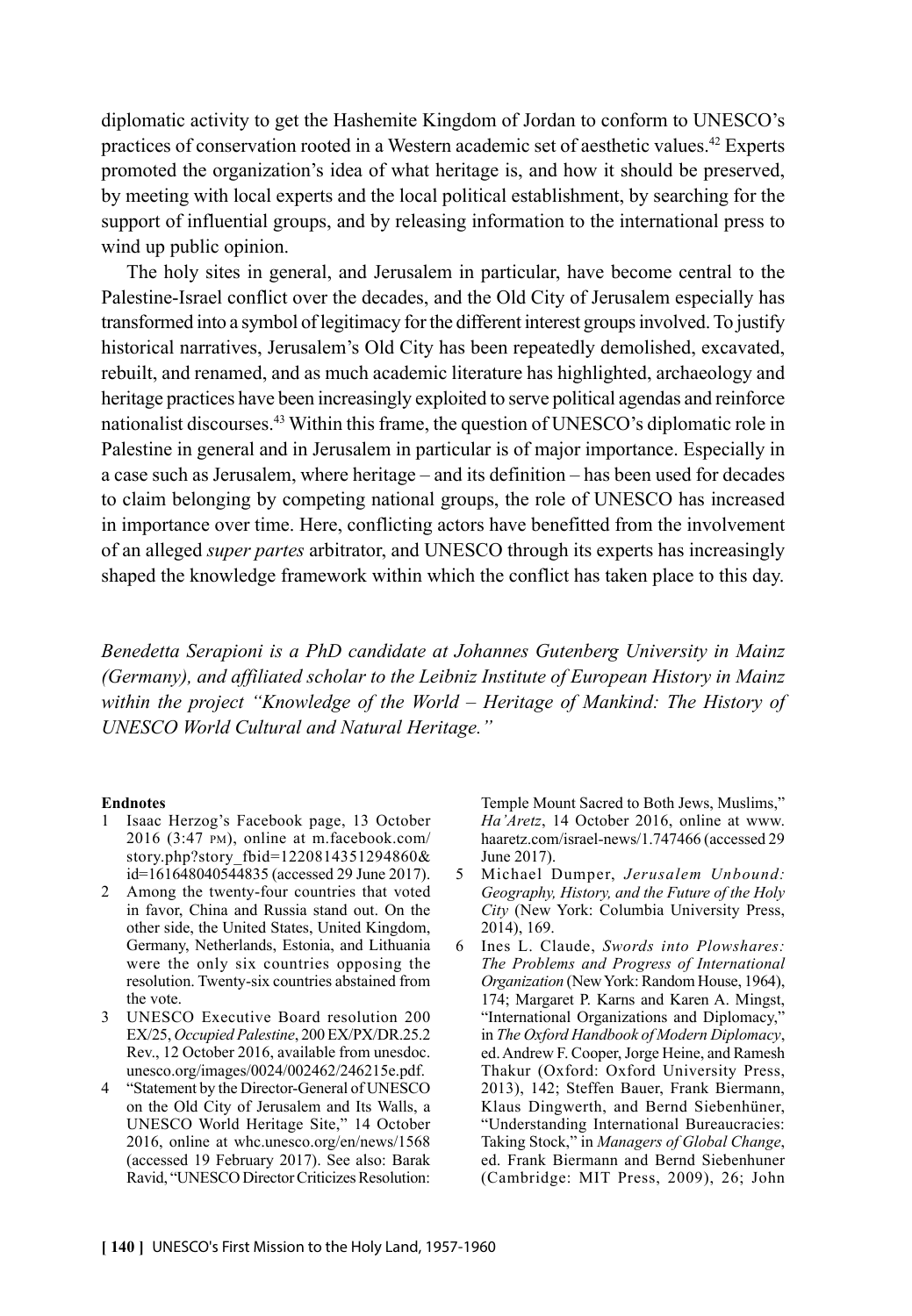Mathiason, *Invisible Governance: International Secretariats in Global Politics* (Bloomfield, CT: Kumarian, 2007).

- 7 Michael Barnett and Martha Finnemore, *Rules for the World: International Organizations in Global Politics* (Ithaca: Cornell University Press, 2004), 21. See also: Karns and Mingst, "International Organizations and Diplomacy," 152.
- 8 "Introducing UNESCO," UNESCO Website, online at en.unesco.org/about-us/introducingunesco (accessed 5 January 2017).
- UNESCO's advisory bodies include the International Center of Monuments and Sites (ICOMOS), the International Union for Conservation of Nature (IUCN), and International Center for the Study of Preservation and Restoration of Cultural Property (ICCROM).
- 10 Irena Kozymka, *The Diplomacy of Culture: The Role of UNESCO in Sustaining Cultural Diversity* (New York: Palgrave Macmillan, 2014), 9.
- 11 Sally Marks and Chas W. Freeman, "Diplomacy," *Encyclopedia Britannica*, updated 19 July 2016, online at www.britannica.com/topic/diplomacy (accessed 5 January 2017).
- 12 In-depth discussion of the notion of expertise is beyond the scope of this article; however, throughout the paper the term will be understood according to UNESCO's own definition, namely as "a recognized specialist with particular skills, expertise or knowledge," contracted by the organization in advisory or consultative capacity. UNESCO, "Consultants and Experts," online at en.unesco.org/careers/consultant%20and%20 experts (accessed 5 January 2017).
- 13 The United Nations Technical Assistance Board (UNTAB) was created in 1949, when after the creation of the Expanded Program of Technical Assistance (EPTA), the United Nations General Assembly also created a mechanism for the participation of specialized agencies – the Technical Assistance Board (TAB). The board was comprised of the executive heads (or their representatives) of the UN and its specialized agencies and was the forum where technical assistance requests were discussed, progress reports given, and agency programs presented.
- 14 Ali Adibi, acting resident representative UNTAB Jordan, letter to Reynaldo Galindo Pohl, UNESCO chief bureau of relations with member states, 13 October 1957, 069:7 (569.5) AMS, UNESCO Archive, Paris.
- 15 Adibi to Galindo Pohl.
- 16 "Il ne s'agit pas de la moindre des choses que de sauver, dans la mesure du possible, les restes historiques des 'Lieux Saints.'" J. K. Van der Haagen, head of UNESCO Museums and Monuments division, letter to Rudolf Salat, director of the Cultural Activities department,

30 October 1957, 069:7 (569.5) AMS – Part I, UNESCO Archive, Paris.

- 17 Rashid Khalidi, "Consequences of the Suez Crisis in the Arab World," in *The Modern Middle East*, ed. Albert Hourani, Philip Shukry Khoury, Mary Christina Wilson, 541.
- 18 Cesare Brandi, *Viaggi e Scritti Letterari* (Milan: Bompiani, 2009).
- 19 Van der Haagen to Salat.
- 20 Van der Haagen to Salat.
- 21 Rudolf Salat, director of the Cultural Activities department, letter to Jean Thomas, interim director general of UNESCO, 5 November 1957, 069:7 (569.5) AMS – Part I, UNESCO Archive, Paris.
- 22 "Il ne s'agit pas du probléme politique qui s'est posé au moment de la création de l'Etat d'Israël quand on a envisagé l'internationalisation de Jerusalem et de ses environs ou du moins de certains monuments considérés comme lieux saints par les Chrétiens, les Juifs et les Musulmans." Salat to Thomas.
- 23 Salat to Thomas.
- 24 The correspondence between Van der Haagen and Salat (30 October 1957), as well as between Salat and Jean Thomas (5 November 1957), expresses concern for the lack of funding in the case of accepting Jordan's request. Van der Haagen wrote: "Je sais aussi qu'actuellement le budget pour le programme de participation dans le domaine de la préservation du patrimoine culturel de l'humanité est épuisé" (Van der Haagen to Salat); Salat wrote: "En réservant les détails qui doivent être étudiés très soigneusement soit du point de vue financier (car en effet aucun crédit n'est prévu dans le budget actuel), soit du point de vue technique (choix des experts)" (Salat to Thomas).
- 25 Salat to Thomas.
- 26 Contrat entre l'UNESCO et Monsieur Mohammed Abbas Badr, Architecte en chef au Service des Antiquité, Le Caire, 23 November 1959, 069:7 (569.5) AMS – Part II, UNESCO Archive, Paris.
- 27 Hans Steckeweh, Final Report on His Mission to Jordan as UNESCO Expert in the Preservation of Monuments and of Archaeological and Historical Sites, Paris, 10 October 1960, in "Jordan – 1960–1977," ICCROM Archives, Rome.
- 28 Steckeweh, Final Report, 15.
- 29 Steckeweh, Final Report, 15.
- 30 Steckeweh, Final Report, 15.
- 31 Hans H. Steckeweh, Letter to J. K. Van der Haagen, Head of Museums and Monuments Division, 12 December 1959, 3. 069:7 (569.5) AMS – Part II, UNESCO Archive, Paris.
- 32 Steckeweh to Van der Haagen, 3.
- 33 Steckeweh to Van der Haggen, 2–3. Emphasis added.
- 34 Steckeweh to Van der Haggen, 2. Emphasis in the original letter.